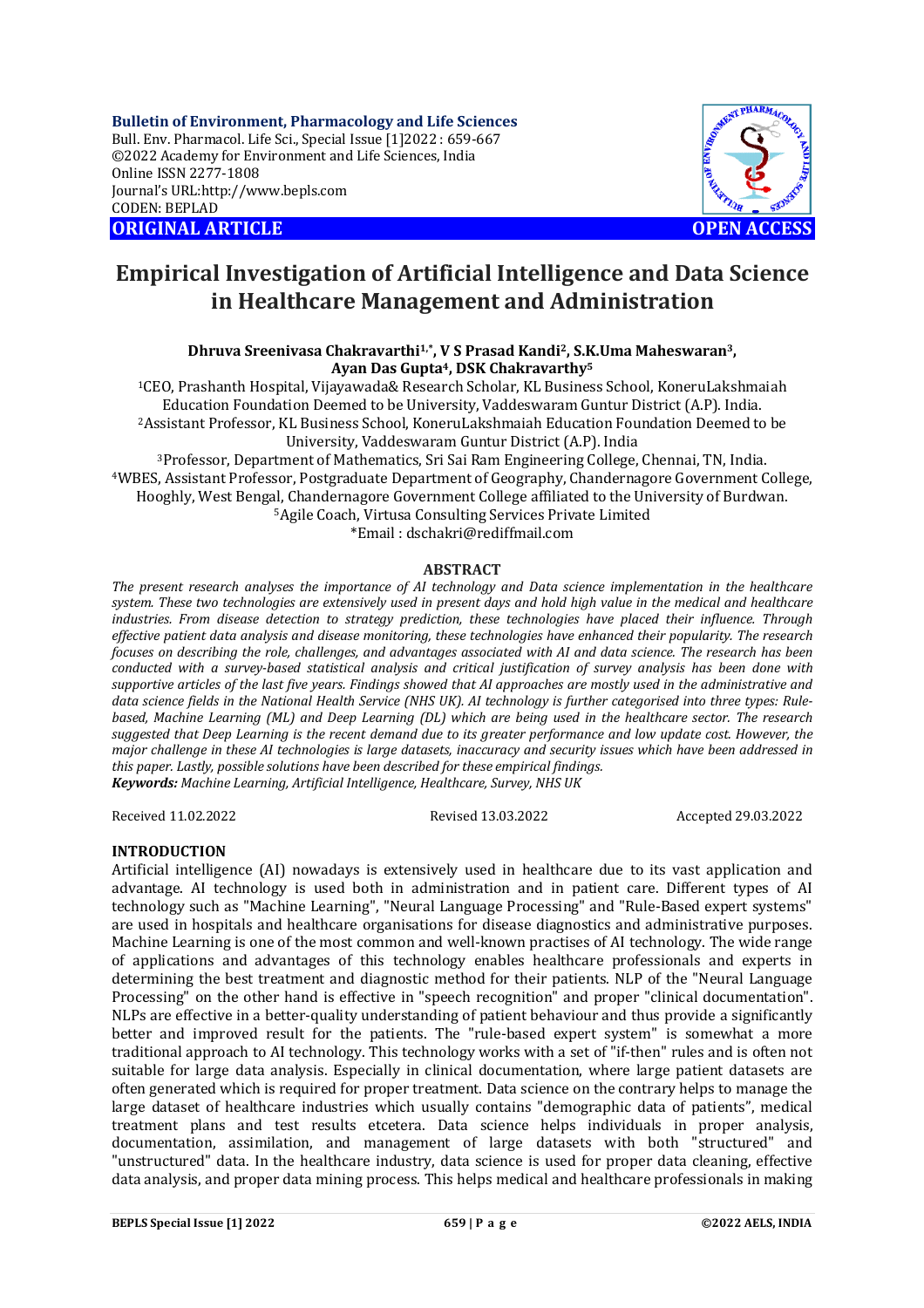different strategic decisions regarding the treatment procedure. Moreover, data science also enhances the overall treatment quality through an effective diagnosis of disease and proper analysis of patient data [1]. Both AI and data science improve the treatment procedure and quality of patients and help in effective patient data management. The present research focuses on analysing the impact of AI and data science in data management in healthcare industries. The research also focuses on demonstrating the role of these two data analysis methods in improving the treatment quality.

#### **LITERATURE REVIEW**

The AI technology is extensively used in hospitals and healthcare organisations to develop different computer algorithms that can help in "clinical diagnostics", "healthcare management", "therapeutics application" and "administration" [2]. AI technologies can be used to analyse patient information that can be further used for making effective clinical decisions. Apart from that AI technology can effectively reduce the number of medical and diagnostic errors and can improve the treatment quality. This technology can also effectively stratify the disease and can help in proper risk assessment. AI technology can also be used for proper diagnosis generation and effective therapy selection. This way AI technology helps in improving the overall treatment productivity and quality [3].



**Figure 1. Role of different AI technology in hospitals and healthcare industries**[3]

In diagnosis AI technology is used to analyse different "clinical" and "multi-omics" data such as NIPT or "Non-invasive perinatal testing", detection of oncogenes in the body (cancer detection) etcetera [4]. AI is also used for detecting non-infectious and infectious diseases. The EHR or "Electronic Health Record" data generated through AI technology is extensively used for medical diagnosis. Deep learning methods of AI technology are used for describing different medical images and analysing disease screening processes [5].



### **Figure 2. The data implementation process of AI technology in the healthcare industry**

AI technology is used for promoting a healthy lifestyle to patients by analysing their medical records and data. This technology is also used for different disease detection and "public education".AI technology is used in the treatment of various common diseases and effective "Human-AI" interaction is used for performing robotic surgery. Apart from that effective "pharmacogenomics" is used for different drug delivery. AI is used in hospital sectors for managing and analysing big data of patient insurance, disease epidemiology, different drug interactions, proper disease monitoring etcetera [6]. Data sharing is required for proper data analysis, data validation, and improvement of "AI algorithm". Data sharing can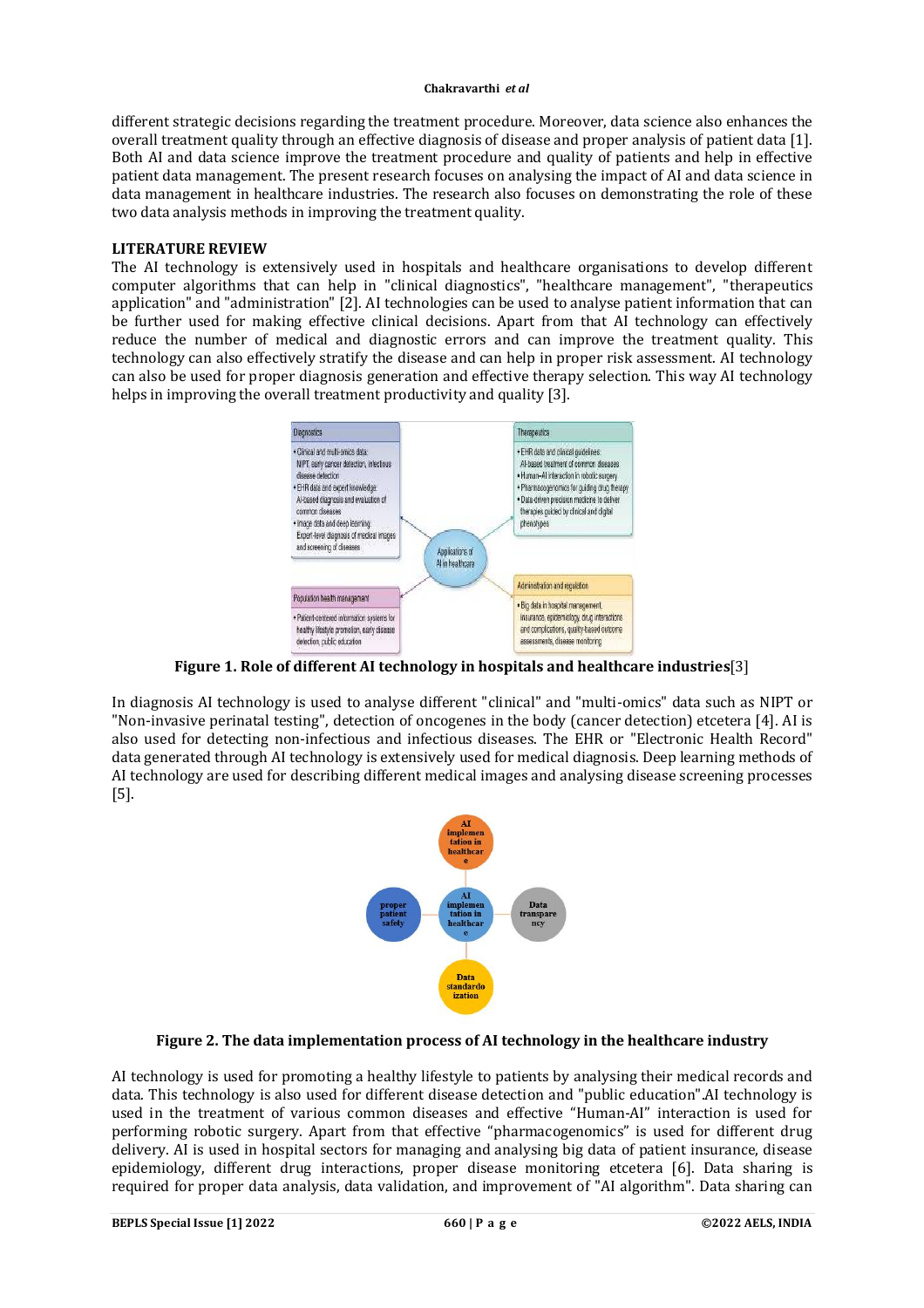be done with different medical databases and biobanks. For example, the "UK biobank", "cardiac atlas project" etcetera". These shared data are used for "calibration" and creation of different anonymous datasets of benchmarking. Data transparency helps individuals in understanding the way AI analyses the patient dataset and predicts results. Data transparency also helps in understanding technical errors and keeps the technology free from any "algorithmic" or "characteristics" biasness. Data standardization can be done by "DICOM" or "Digital Imaging and Communications in Medicine" standard and through this effective data storage and data security can be maintained. Confidentiality is the key to maintaining patient safety that is maintained in AI technology [7]. Data science is used for big data analysis, management, and effective distribution. Different processes are used for analysing the large dataset generated in healthcare (such as treatment data, demographic data, insurance data, test results, drug interactions etcetera).



**Figure 3. Source of big data in the different healthcare industry**

Data analysis is usually performed in data science with different types of tools such as "Apache Hadoop", "Apache Cassandra '', "Apache storm" etcetera (Table 1). These tools can effectively analyse, store and validate the clinical dataset [8].The "Electronic Health Records" and "Electronic medical records" generated in healthcare industries are often analysed by data mining processes. This process is used for data clustering, data fragmentation, data sourcing, effectively analysing, and proper distribution [9]. NLPbased algorithms are used in the data mining process which effectively detects disease and helps in the "early detection" of several oncogenes. Data science is used for effective image processing in healthcare industries through which patient anatomy and health conditions can be analysed. Image processing is essential in visualising "organ delineation", tumours, "spinal deformities", "arterial stenosis" etcetera. The images are analysed through effective segmentation, proper enhancement, and proper noise reduction. Disease monitoring can be done using the patient EMR and EHR data. Disease monitoring helps medical professionals in understanding the spread rate and dominance of disease [10].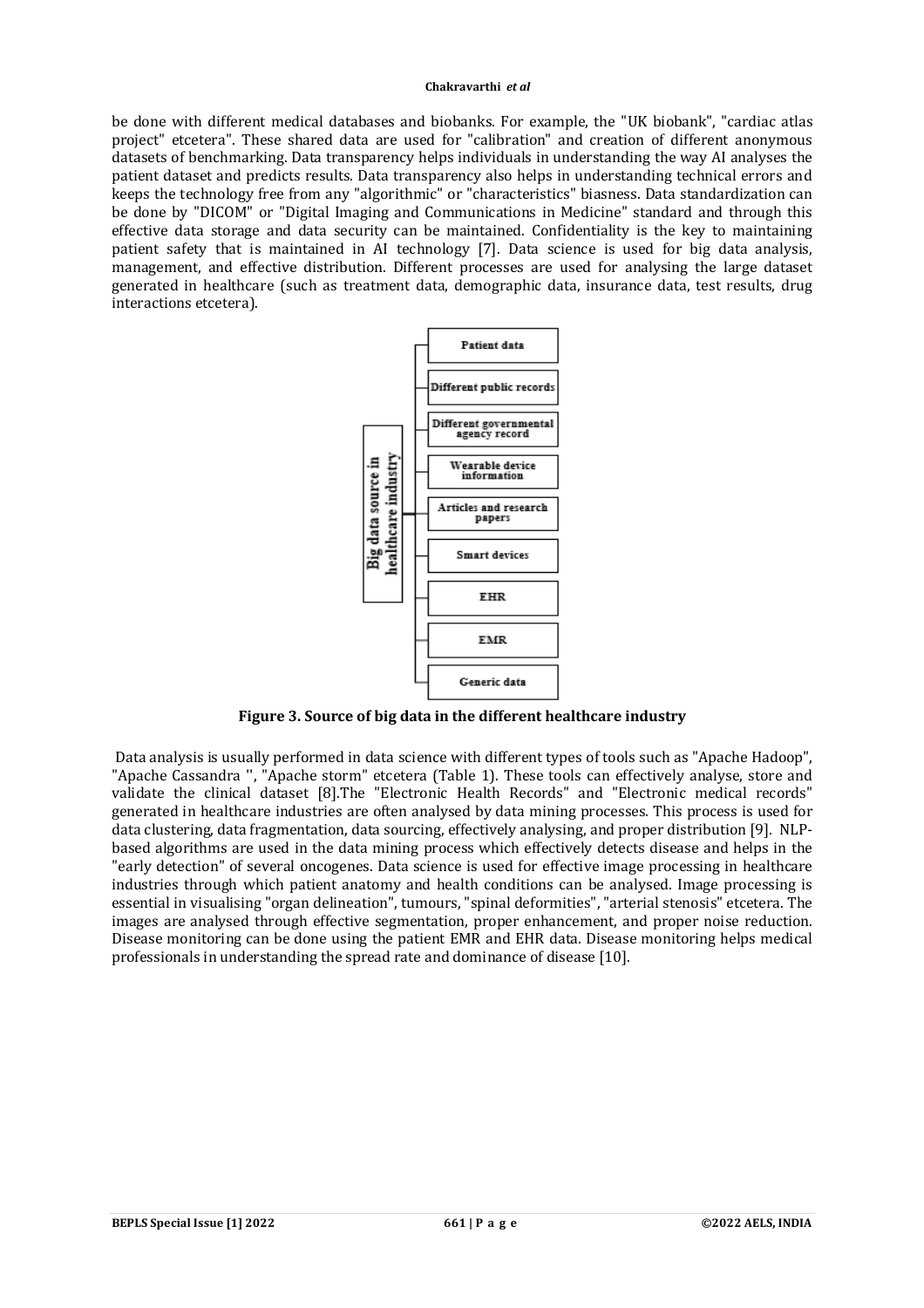

**Figure 4. Disease analysis and monitoring through data science**[10]

Data mining technique is usually used in healthcare administration for large data analysis. Apart from that cloud computing can also be used for effective data analysis and data storage. The patient EMR and EHR data are stored by data mining and cloud computing. The overall quality and patient handling capability are improved by implementing data science.

#### **MATERIAL AND METHODS**

A purposive sampling technique has been done in this research to demonstrate the advantage and impact of data science and AI technology in healthcare. This sampling technique has been used as this effectively demonstrates the main characteristics of the research dataset [11]. In the present research, this sampling technique has been used to observe the impact and characteristics of data science and AI implementation in healthcare sectors. A survey-based analysis has been done in which 5 consecutive surveys have been performed with 50 participants. The survey participants were chosen from the "National Health Service" organisation of the UK. The survey-based analysis helps researchers in analysing the importance of AI and data science from other individuals' (in this case surveyors) perspectives. By following this way, the researcher can analyse the advantage and disadvantages of these technologies and also can assess their impact on medical and healthcare professionals. A "Deductive research approach" has been taken for this research. This research approach helps to critically test the importance and impact of AI and data science in the health sectors [12]. Whereas other research approaches such as the inductive research approach do not describe the importance of these technologies rather it focuses on demonstrating the future implementation of AI and data science in healthcare. A mixed research strategy has been applied in which both quantitative and qualitative data have been analysed. A mixed research strategy helps the researcher in critically assessing the dominance of AI and data science. The quantitative data has been analysed from survey-based questionnaires and the qualitative data has been analysed from the argumentative analysis. The primary data has been taken from five online surveys which have been done by generating a google form. Due to the covid-19 pandemic, the survey has been done online via google forms. The argumentative or critical analysis has been done by taking secondary data. This data has been taken from google scholar and journals of the last five years were taken to support the research objective. Statistical analysis has been done with the primary data and critical analysis of that primary data has been done with the help of secondary data. Through statistical data analysis, the impact of AI and data science can be demonstrated. The research also focuses on critical analysis which has been done through supportive articles and journals taken from google scholar. The present research also critically assesses the advantages and challenges that are associated with AI technology and data science implementation. Moreover, the research also analyses the impact of these advantages and challenges on the lives and wellbeing of medical and healthcare professionals.

#### **Research questions**

What are the impacts of AI and Data science algorithms in the healthcare system?

What challenges and advantages are posed by AI technology and data science on healthcare professionals?

### **ANALYSIS AND INTERPRETATION**

In this section, the relevant and essential questions asked in the google survey have been presented and analysed. During the online survey, names, gender, age and work experiences were also collected which were excluded from this analysis as that information seem to be irrelevant. The required questions and responses are following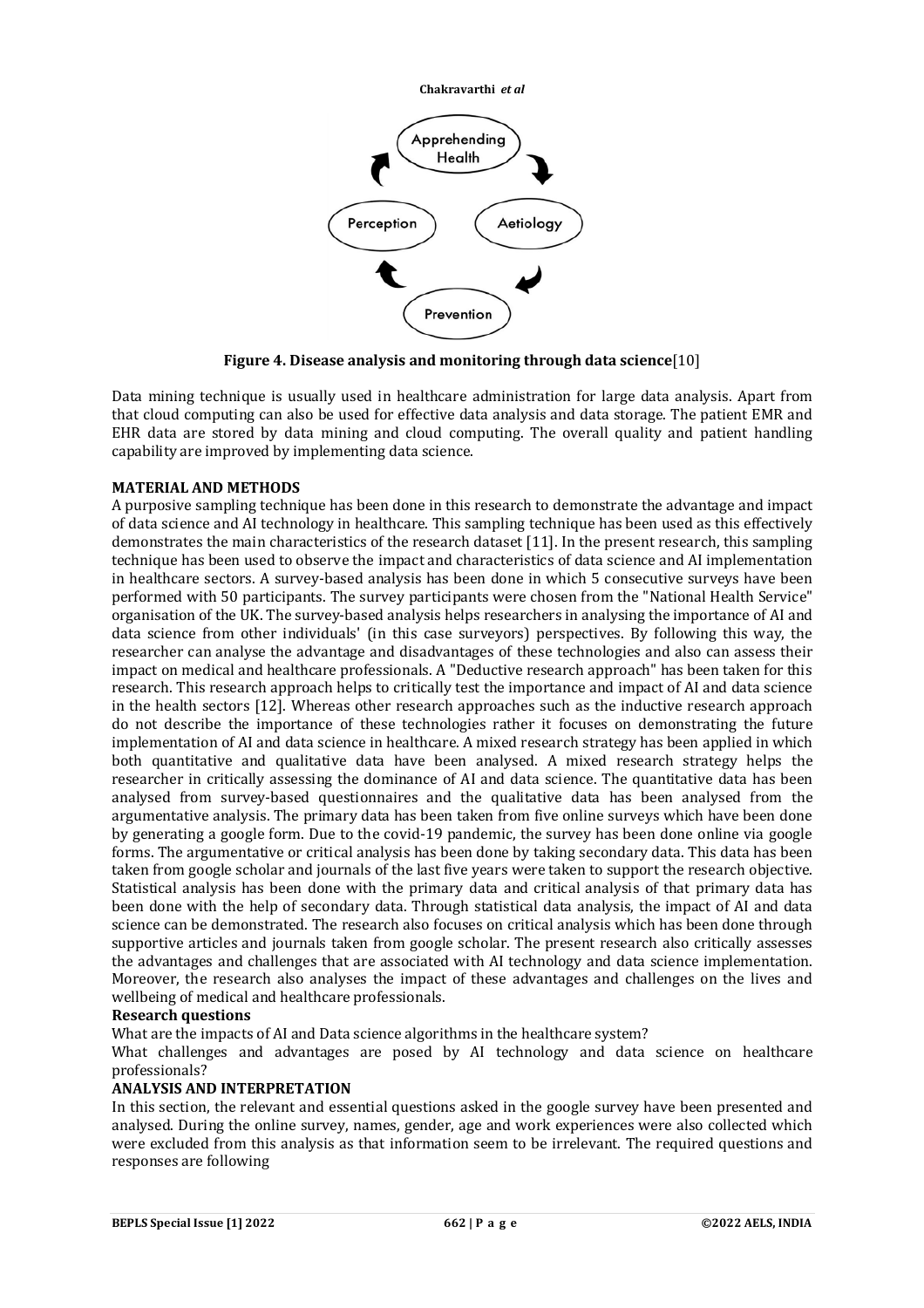**Q1:** Where do you think the AI, ML and NLP are used the most in your healthcare sector (in terms of administration and diagnosis)? **Responses:**

| <b>Collected responses</b><br><b>Total respondents</b><br><b>Options provided</b> |    | Percentile |     |
|-----------------------------------------------------------------------------------|----|------------|-----|
| Administration                                                                    | 50 | 16         | 32% |
| Radiology                                                                         | 50 |            |     |
| Robotic surgery                                                                   | 50 |            | 10% |
| Discovery of biomarker                                                            | 50 |            | 12% |
| <b>Interpretation of Genome</b>                                                   | 50 |            | 12% |
| Pathology                                                                         | 50 |            | 8%  |
| Dermatology                                                                       | 50 |            | 8%  |





**Figure 5. Graphical representation of first survey question**

The first survey question responses (Table 2, figure 5) show that AI technologies are used mostly in the administration department for keeping the medical records and analysing the medical data (32%). Thereafter, 18% of the respondents agreed that AI approaches are being used in the radiology departments followed by Robotic surgery (10%), Bio-marker discovery (12%), Interpretation of Genome (12%), Dermatology (8%) and Pathology (8%). Therefore, AI technologies are used mostly in the administrative departments for clinical record-keeping and scheduling the clinician's timings. **Q2:** What do you think are the most used approaches in your healthcare sector? **Responses:**

#### TABLE 3. RESPONSES OF SECOND SURVEY QUESTION

| <b>Options provided</b>  | <b>Total respondents</b> | <b>Collected</b> | Percentile |
|--------------------------|--------------------------|------------------|------------|
|                          |                          | responses        |            |
| Human Evaluation         |                          |                  | 42%        |
| Machine Learning methods | 50                       |                  | 20%        |
| Deep Learning Techniques |                          | 13               | 26%        |
| Rule-based Algorithm     |                          |                  | 12%        |



**Figure 6. Graphical representation of second survey question**(Source: Self-created)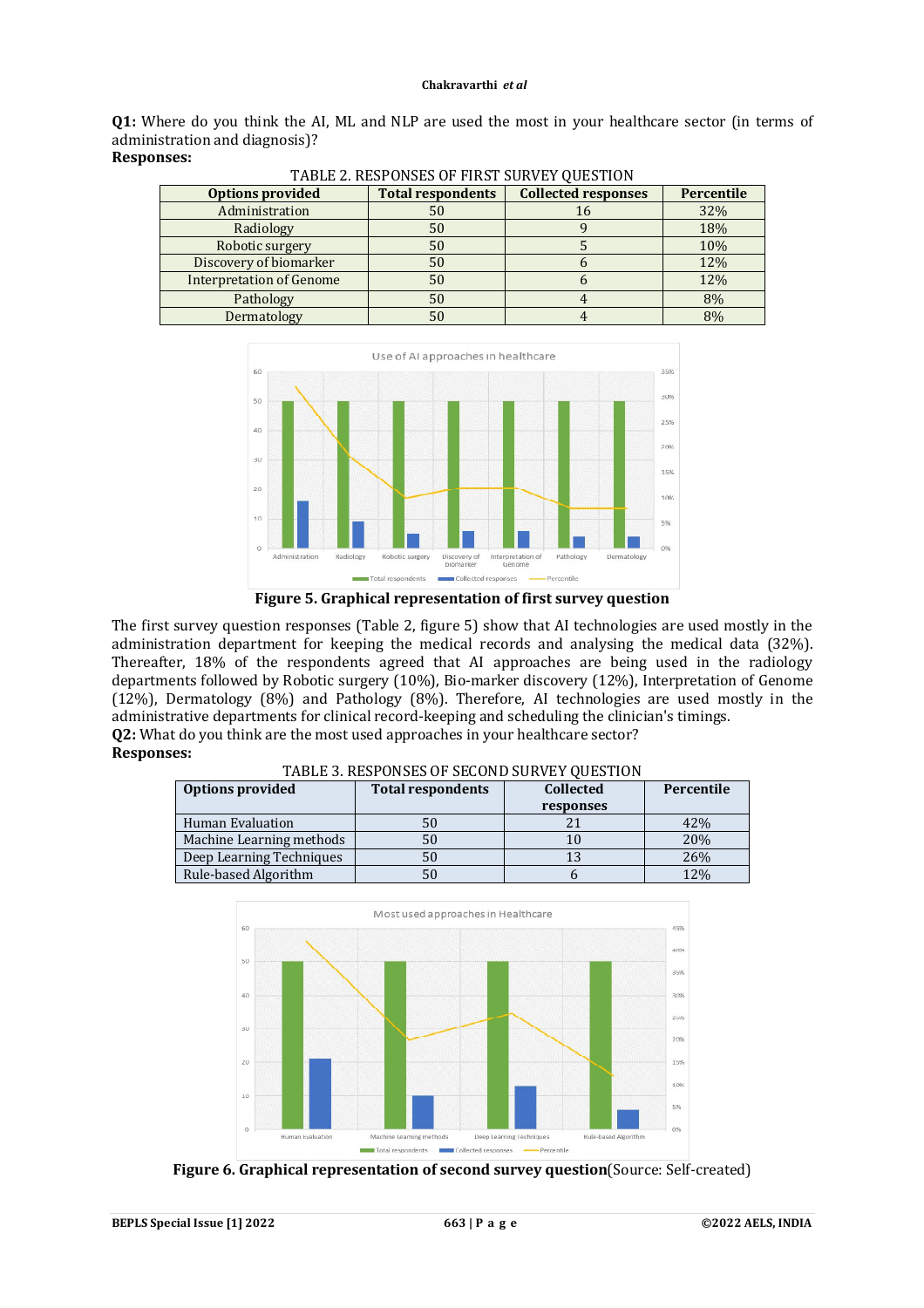Survey response of question 2 (table 3, figure 6) shows that most of the works are accomplished by human evaluation (42%) and few are accomplished by Rule-based algorithms (12%). However, deep learning and machine learning are used in an average manner. In this case, the DL is winning among the other AI technologies. The discussion section will explain the reason behind the use of DL mostly. **Q3:** What do you think is the best AI approach among the following approaches?

#### **Responses:**

TABLE 4. RESPONSES OF THIRD SURVEY QUESTION

| <b>Total respondents</b><br><b>Options provided</b> |    | <b>Collected responses</b> | Percentile |
|-----------------------------------------------------|----|----------------------------|------------|
| Machine Learning                                    | 50 |                            | 28%        |
| Deep learning                                       | 50 | 26                         | 52%        |
| Rule-based algorithms                               | 50 | 10                         | 20%        |

Survey question 3 is related to the previous question where the respondents were asked which is the best AI approach among the three approaches. 52% of the respondents agreed that DL is the best approach followed by ML and Rule-based algorithms (Table 4). The DL has been discussed a little in the previous sections and the discussion of this analysis will be accomplished in the next section.

**Q4:** Do you think your AI approach truly benefits the healthcare administration and data science works (For example, medical record-keeping, accurate administration in clinical records, scheduled tasks, data analysis)?

#### **Responses:**

| <b>Options provided</b> | <b>Total respondents</b> | <b>Collected responses</b> |     |
|-------------------------|--------------------------|----------------------------|-----|
| <b>Highly Agree</b>     | 50                       | 25                         | 50% |
| Agree                   | 50                       |                            | 20% |
| Neutral                 | 50                       |                            | 12% |
| <b>Disagree</b>         | 50                       |                            | 14% |
| <b>Highly Disagree</b>  | 50                       |                            | 4%  |

TABLE 5. RESPONSES OF FOURTH SURVEY QUESTION

The fourth survey question is related to the research topic where the healthcare sectors responded whether AI has benefitted their administrative and data science works. A total of 70% of respondents agreed with this question. 12% were neutral and 18% have disagreed with this question (Table 5). The reason behind this disagreement will be explained in the discussion part.

**Q5:** What do you think can be a challenge in this AI technology?

### **Responses:**

#### TABLE 6. RESPONSES OF FIFTH SURVEY QUESTION

| <b>Options provided</b>                                | <b>Total respondents</b> | <b>Collected responses</b> | Percentile |
|--------------------------------------------------------|--------------------------|----------------------------|------------|
| Huge amount of training data                           | 50                       | 14                         | 28%        |
| AI Noise and Bias                                      | 50                       |                            | 4%         |
| Social challenges when during AI deployment            | 50                       |                            | 8%         |
| Issues in replacing the healthcare professional's work | 50                       |                            | 6%         |
| Inaccuracy and lack of human-driven diagnostic         | 50                       |                            | 16%        |
| Privacy and Security issues                            | 50                       | 10                         | 20%        |
| Job loss                                               | 50                       |                            | 18%        |



**Figure 7. Graphical representation of fourth survey question** (Source: Self-created)

The last survey question responses (table 6, figure 7) are based on the present and future challenges of AI technologies in healthcare. 28% of the respondents stated that AI technology, especially DL and ML,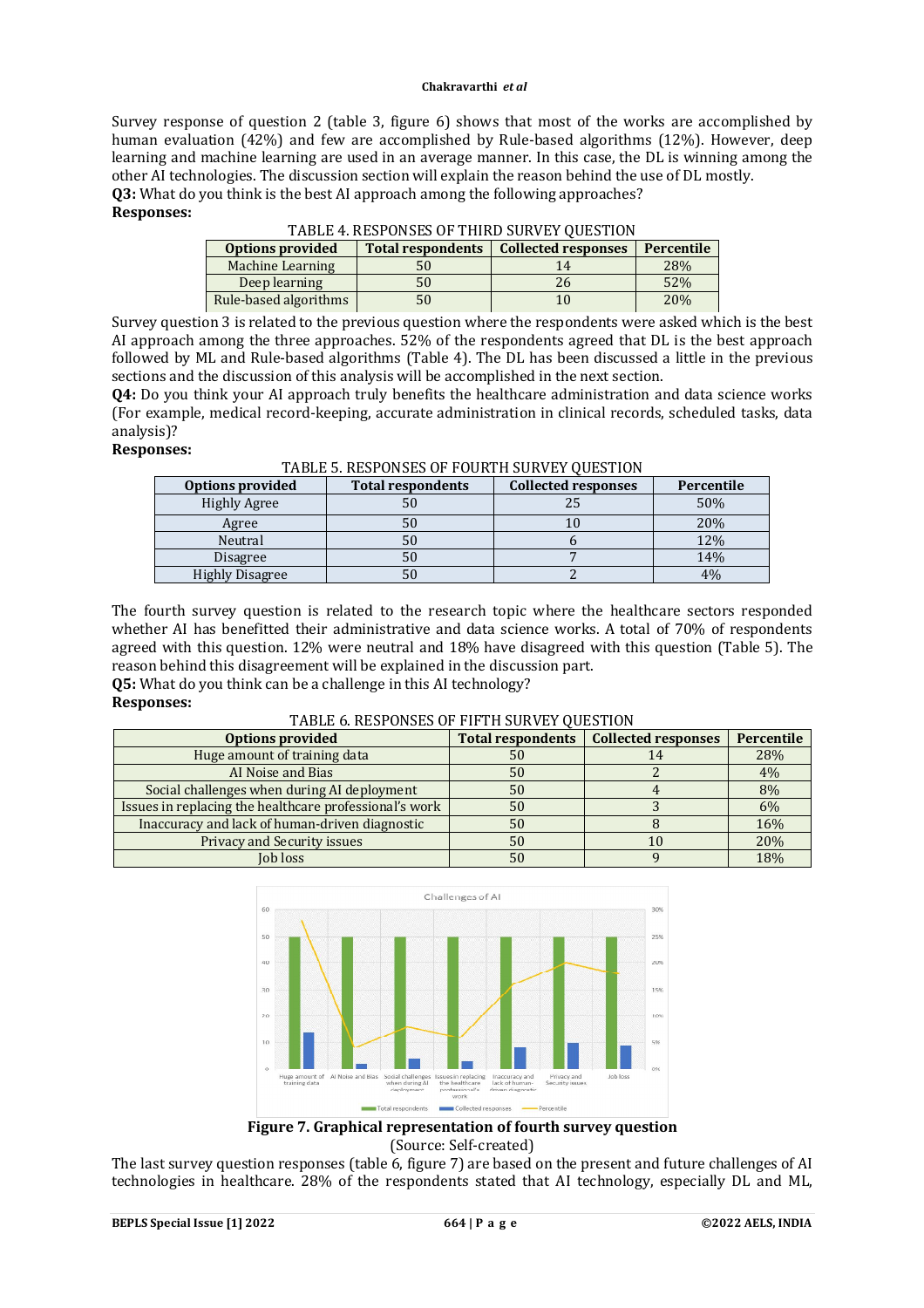require huge amounts of data for the training which becomes impossible sometimes. 20% of the respondents agreed that Privacy and Security are present and future concerns that will lead to clinical data leakage. 18% agreed that job loss will become a problem; inaccuracy is another concern (16%) followed by AI noise and bias, social challenge and clinician replacement.

#### **RESULTS AND DISCUSSION**

The survey question analyses have stated various information related to the advantages and challenges of AI in healthcare sectors. AI is beneficial in terms of administration, data science and clinical methods [13]. Concerning this, Spruit and colleagues stated that data mining and data discovery is accomplished by implementing AI technology [14]. The survey responses suggested that the healthcare sectors started using the AI approach in administration and data science (Table 2). Therefore, it can be stated that healthcare sectors are using this technology to discover data, analyse big data, analyse domain information and clinical data for providing better care. The domain data and other clinical data are analysed by data scientists to bring insightful information [15]. The survey responses stated that DL is the most used approach and Nosratabadi and co-workers defined that hybrid machine learning and DL are the most used techniques to achieve effective data analytics [16]. The survey responses stated that AI technology may cause job loss in healthcare sectors as the administrative works will be replaced by AI (Table 6). However, Spruit and colleagues argued that AI technology alone cannot accomplish this process. Clinical researchers, expert data scientists and business analysts are required to organise the entire data into meaningful insight. Thus, the machines are used for bringing new opportunities and profits in healthcare, rather than replacing humans [17].Survey responses stated that most of the respondents agreed that AI helps the data science and administration department to conduct medical record-keeping, clinical data analysis and clinician scheduling (Table 5). It suggests that delivering effective and timely care became difficult for most of the healthcare sectors. In this evidence, Reddy and others also explained that the healthcare sectors are having a human-driven administration process which results in low-accuracy treatment scheduling. After the implementation of AI, the treatment schedule has been accomplished accurately [18]. Therefore, the entire task of a clinician is being scheduled in terms of urgency and unimportance [19]. However, issues may arrive during the integration of ML/DL with conventional record systems and data labelling. Thus, Transfer Learning is an alternative technology for integrating the conventional methods with new approaches [20]. Apart from these, respondents highlighted that privacy-related issues are some major concerns in AI. The privacy-related issues include data breaching which may result in reputational and psychological harm to the patients. Therefore, before storing and sharing the patient data, the patient needs to be informed and consent is required [21]. Other solutions include educating the healthcare professionals on transparency, accountability and unbiasedness. Table 5 stated that social issues may occur which include replacing the works of healthcare professionals with other clinicians by following the scheduled tasks. Therefore, the works will reshape the clinician's roles in the sectors [22]. More research is required in this to address the challenges [23].Tables 3 and 4 suggested that DL is the demanding approach in healthcare sectors to carry out various tasks related to radiology, diagnosis and administration. Mostly, the DL is used due to its high performance [24, 25]. Yu and colleagues suggested that DL, ML and rule-based algorithms are the most used technologies where these three technologies are equally productive [26]. However, the updating cost of DL is much lower than ML and rule-based techniques [27]. Moreover, DL algorithms have higher performance than human-driven, rule-based and ML algorithms [28]. The DL has been reported and surveyed that it requires a large amount of data for training purposes; otherwise, the inaccurate output will result in inappropriate treatment and social violence [29, 30]. Other future challenges are also predictable and need to be addressed further.

#### **CONCLUSION**

The research paper discussed the AI approaches in NHS UK by a quantitative survey method. The AI approaches are mostly used in Data Science to generate new data, analyse the data and bring insightful information. The study suggested that healthcare sectors (particularly NHS) implement the AI, ML and DL technologies in administration works, diagnosis and other departmental works. In administration, the AI helps to schedule the treatment times, clinician's routine and manage data which were previously difficult by human-driven processes. Therefore, the AI approaches have benefitted the healthcare sectors in terms of clinician routine development, treatment scheduling, patient report justification, profitable business data generation and many more. However, several present and future challenges have been addressed during this survey which includes privacy issues, inaccuracy, job loss and so on. This research can be extended further for exploring new solutions to the current challenges.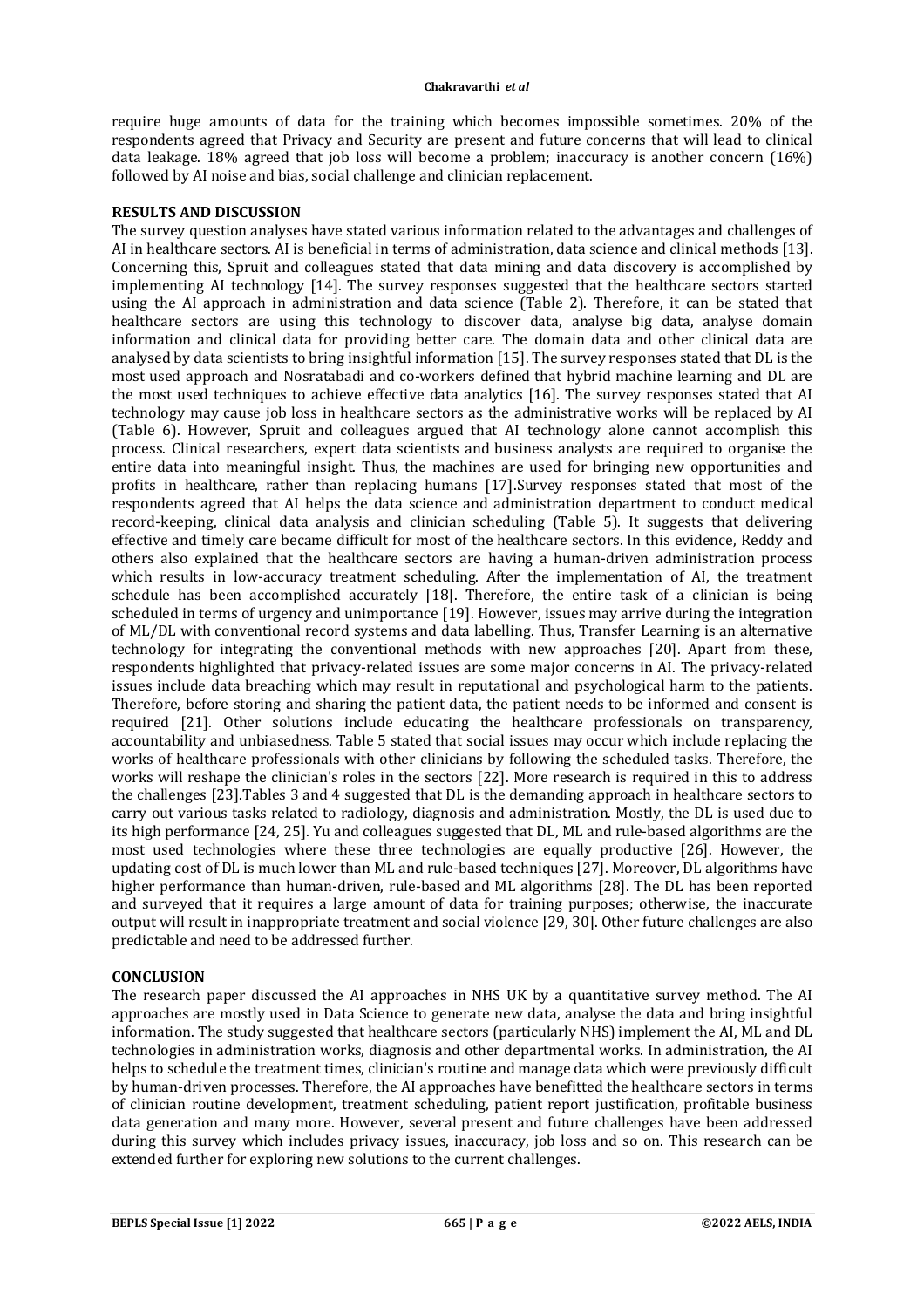#### **REFERENCES**

- 1. He J, Baxter SL, Xu J, Xu J, Zhou X, Zhang K. (2019). The practical implementation of artificial intelligence technologies in medicine. Nature medicine. ;25(1):30-6.
- 2. Cao L. (2017). Data science: a comprehensive overview. ACM Computing Surveys (CSUR). 29;50(3):1-42.
- 3. Matheny M, Israni ST, Ahmed M, Whicher D. (2019). Artificial intelligence in health care: the hope, the hype, the promise, the peril. NAM Special Publication. Washington, DC: National Academy of Medicine.154.
- 4. Reddy S, Fox J, Purohit MP. Artificial intelligence-enabled healthcare delivery. Journal of the Royal Society of Medicine. 2019 Jan;112(1):22-8.
- 5. Lin LY, Warren-Gash C, Smeeth L, Chen PC. (2018). Data resource profile: the National health insurance research database (NHIRD). Epidemiology and health. 40.
- 6. Davenport, T. and Kalakota, R., (2019). The potential for artificial intelligence in healthcare. *Future healthcare journal*, *6*(2), p.94.
- 7. Briganti G, Le Moine O.(2020). Artificial intelligence in medicine: today and tomorrow. Frontiers in medicine. 5;7:27.
- 8. Subrahmanya SV, Shetty DK, Patil V, Hameed BM, Paul R, Smriti K, Naik N, Somani BK. (2021). The role of data science in healthcare advancements: applications, benefits, and future prospects. Irish Journal of Medical Science (1971-). 16:1-1.
- 9. Fröhlich H, Balling R, Beerenwinkel N, Kohlbacher O, Kumar S, Lengauer T, Maathuis MH, Moreau Y, Murphy SA, Przytycka TM, Rebhan M. (2018). From hype to reality: data science enabling personalized medicine. BMC Medicine. 16(1):1-5.
- 10. Ginsburg, G.S. and Phillips, K.A., (2018). Precision medicine: from science to value. *Health Affairs*, *37*(5), pp.694- 701.
- 11. Campbell S, Greenwood M, Prior S, Shearer T, Walkem K, Young S, Bywaters D, Walker K. (2020). Purposive sampling: complex or simple? Research case examples. Journal of Research in Nursing. 25(8):652-61.
- 12. Grinchenko S, Shchapova YL. (2020). The deductive approach to Big History's Singularity. In The 21st Century Singularity and Global Futures (pp. 201-210). Springer, Cham.
- 13. Coglianese C, Ben Dor L.(2021). AI in Adjudication and Administration. Brooklyn Law Review, Forthcoming, U of Penn Law School, Public Law Research Paper. 15(19-41).
- 14. Spruit M, Dedding T, Vijlbrief D. (2020). Self-service data science for healthcare professionals: A data preparation approach. In Proceedings of the 13th International Joint Conference on Biomedical Engineering Systems and Technologies (Vol. 5, pp. 724-734). SciTePress.
- 15. V. Panwar, D. K. Sharma, K.V.P.kumar, A. Jain & C. Thakar, (2021), "experimental investigations and optimization of surface roughness in turning of en 36 alloy steel using response surface methodology and genetic algorithm" materials today: proceedings,<https://doi.org/10.1016/j.matpr.2021.03.642>
- 16. Nosratabadi S, Mosavi A, Duan P, Ghamisi P, Filip F, Band SS, Reuter U, Gama J, Gandomi AH. (2020). Data science in economics: comprehensive review of advanced machine learning and deep learning methods. Mathematics. ;8(10):1799.
- 17. McPadden J, Durant TJ, Bunch DR, Coppi A, Price N, Rodgerson K, Torre Jr CJ, Byron W, Hsiao AL, Krumholz HM, Schulz WL. (2019). Health care and precision medicine research: analysis of a scalable data science platform. Journal of medical Internet research. 9;21(4):e13043.
- 18. Reddy S, Allan S, Coghlan S, Cooper P. (2020). A governance model for the application of AI in health care. Journal of the American Medical Informatics Association. 27(3):491-7.
- 19. A. Jain, A. K. Yadav & Y. Shrivastava (2019), "Modeling and optimization of different quality characteristics in electric discharge drilling of titanium alloy sheet" material today proceedings, 21, 1680-1684
- 20. A. Jain, A. k. pandey, (2019), "modeling and optimizing of different quality characteristics in electrical discharge drilling of titanium alloy (grade-5) sheet" material today proceedings, 18, 182-191
- 21. Gupta R, Tanwar S, Al-Turjman F, Italiya P, Nauman A, Kim SW. (2020). Smart contract privacy protection using ai in cyber-physical systems: Tools, techniques and challenges. IEEE Access. 30;8:24746-72.
- 22. Vellido A. (2019). Societal issues concerning the application of artificial intelligence in medicine. Kidney Diseases. 5(1):11-7.
- 23. Chen Y, Qin X, Wang J, Yu C, Gao W. (2020). Fedhealth: A federated transfer learning framework for wearable healthcare. IEEE Intelligent Systems. 22;35(4):83-93.
- 24. A. Jain, A. k. Pandey, (2019), "Multiple quality optimizations in electrical discharge drilling of mild steel sheet" material today proceedings, 8, 7252-7261.
- 25. Paszke A, Gross S, Massa F, Lerer A, Bradbury J, Chanan G, Killeen T, Lin Z, Gimelshein N, Antiga L, Desmaison A. (2019). Pytorch: An imperative style, high-performance deep learning library. Advances in neural information processing systems. 32:8026-37.
- 26. Yu KH, Beam AL, Kohane IS.(2018). Artificial intelligence in healthcare. Nature biomedical engineering. 2(10):719-31.
- 27. Chen Y, Sun X, Jin Y. (2019). Communication-efficient federated deep learning with layer wise asynchronous model update and temporally weighted aggregation. IEEE transactions on neural networks and learning systems. 30;31(10):4229-38.
- 28. Christin S, Hervet É, Lecomte N. (2019). Applications for deep learning in ecology. Methods in Ecology and Evolution. ;10(10):1632-44.
- 29. Allen-Zhu Z, Li Y. (2020). Feature purification: How adversarial training performs robust deep learning. arXiv preprint arXiv:2005.10190. 2020 May 20.